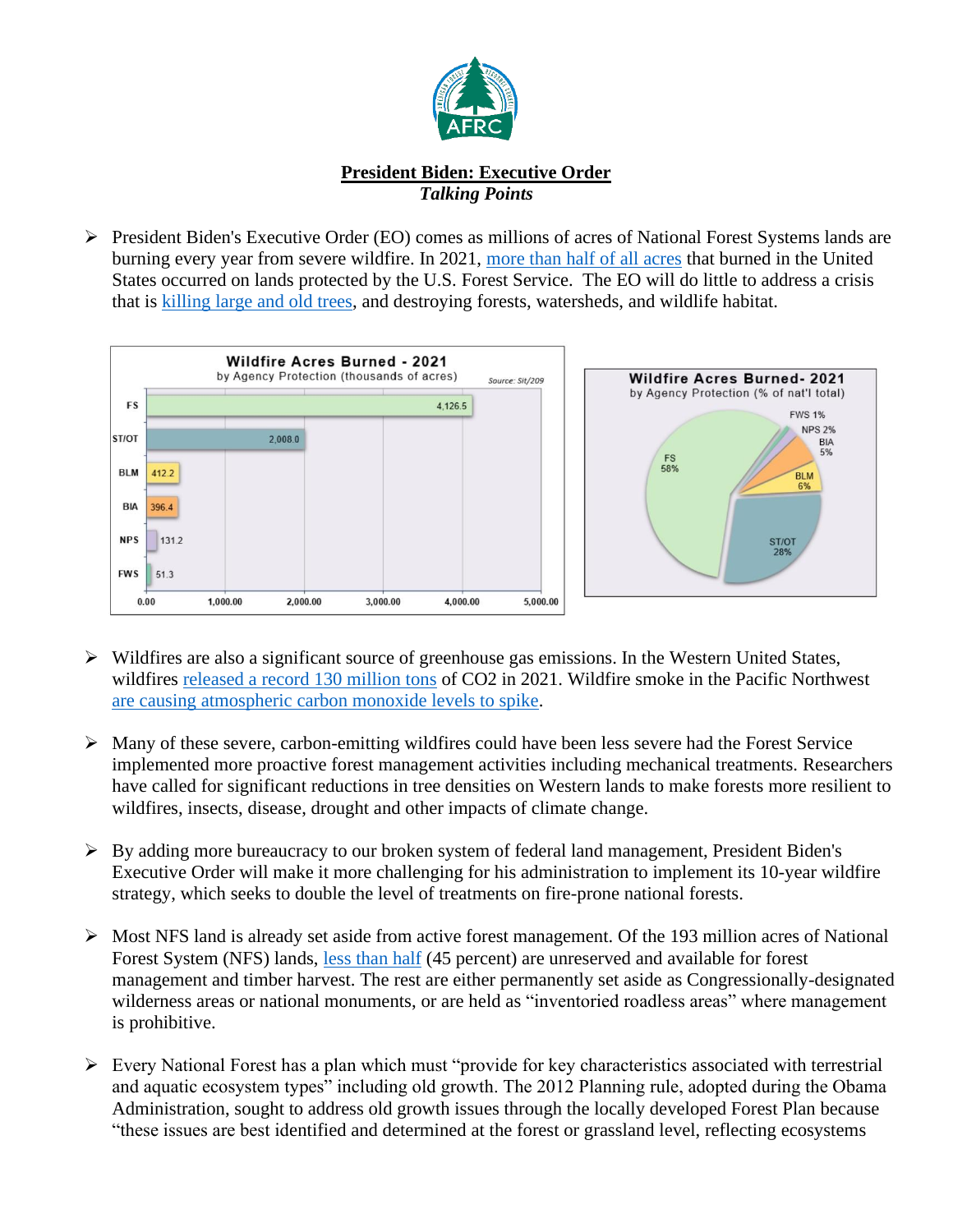and plant and animal communities on the unit." The Executive Order's top-down approach appears to ignore the Obama Administration's own planning rule.



➢ We've already seen the results of what happens when we don't manage our forests. Between 1962 and 2016, timber harvest has decreased 80 percent, while net growth has decreased 55 percent, and tree mortality has increased more than 223 percent. The NFS lands' ability to sequester and store high rates of carbon will only decline further if these trends continue.



## ANNUAL HARVEST, NET GROWTH, AND MORTALITY ON NATIONAL FOREST **TIMBERLANDS, 1962-2016**

- $\triangleright$  Eighty million acres of NFS lands are at immediate risk of wildfire. Without action, more NFS lands will become a net source of carbon emissions. It would be a mistake to walk away from our national forests and hope insects, disease, mortality, and catastrophic wildfires don't destroy the resources, wildlife, and communities we're trying to protect.
- ➢ California alone has lost 1.1 million metric tons of stored carbon to drought, wildfires and invasive pests between 2018 and 2019 alone. [Researchers at UC Berkeley](https://www.dailycal.org/2022/04/04/uc-berkeley-study-encourages-revised-forest-composition-to-combat-climate-change/) found that current climate projections will require a significant reduction in tree density for forests to be considered "resilient" to intense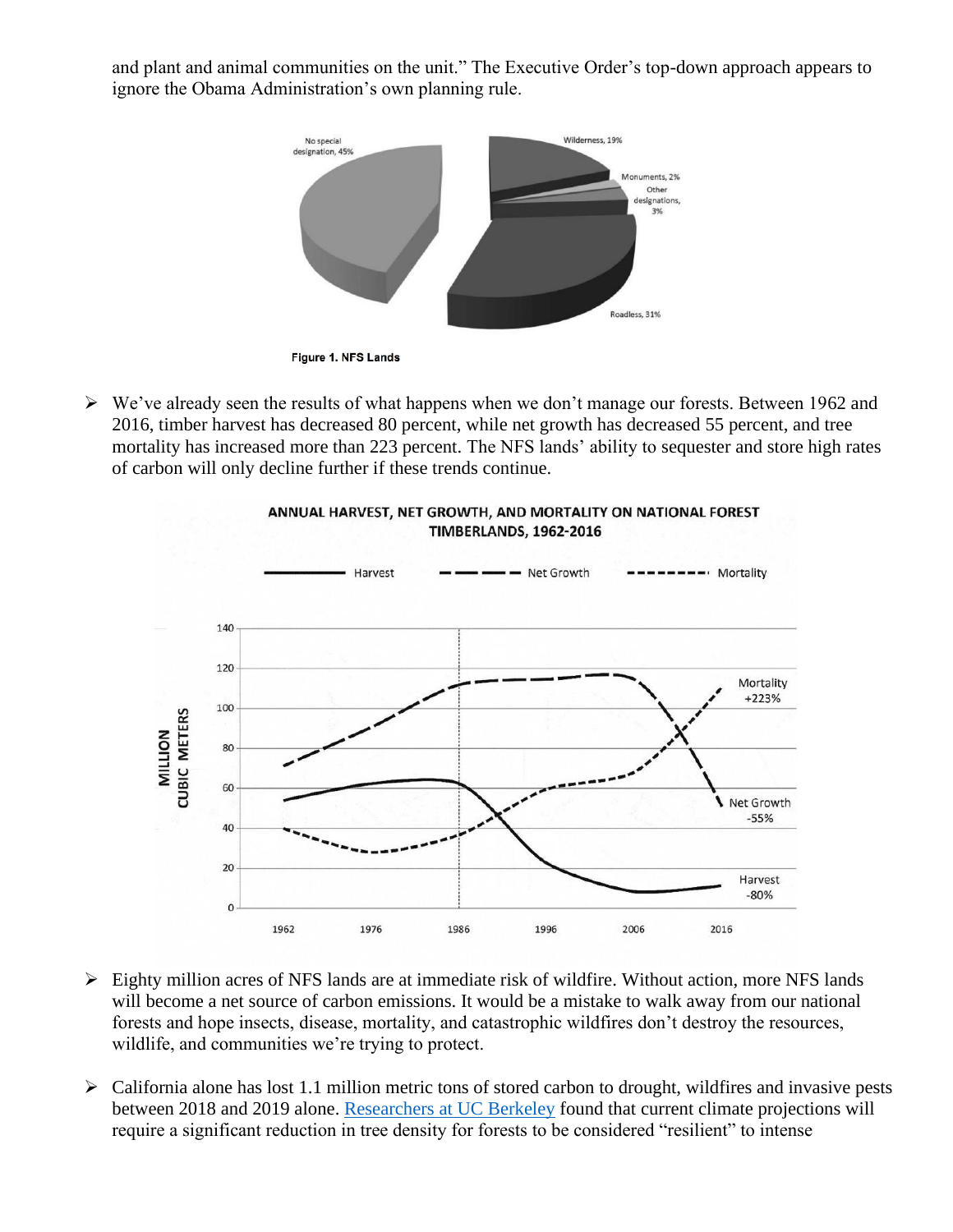disturbances such as droughts and wildfires. They say California may need to revise its forest carbon policy because forests in the future will not serve as major carbon sinks without intervention.



- $\triangleright$  President Biden's EO also does nothing to provide Americans relief from high costs, because the EO will make it more difficult for the Forest Service to provide a sustainable supply of wood to meet our nation's everyday need for wood products.
- $\triangleright$  In fact the EO will make it more costly to produce the only building material that is renewable, requires less energy to produce, and one that actually stores carbon. The climate benefits of American wood products are lost when we reduce domestic supply, and are forced to import more wood products from countries that don't share our modern forest practices and environmental standards.
- $\triangleright$  In their [6th annual report,](https://www.ipcc.ch/report/ar6/wg3/) the Intergovernmental Panel on Climate Change (IPCC) suggests that the use of wood products contributes to carbon mitigation in two distinctly different ways, carbon storage in wood products and material substitution. The IPCC warns that reduced harvest may lead to gains in carbon storage in forest ecosystems locally, but these gains may be offset through international trade of forest products causing increased harvesting pressure or even degradation elsewhere.
- ➢ America's wood products industry depends on a predictable supply of timber from NFS lands to stay in business, retain workers and invest in their facilities. Without this supply, the sector will lose more manufacturing and timber harvesting capacity. As we've seen in other parts of the country, the Forest Service struggles to restore national forests and reduce fire risks when this capacity is lost.
- $\triangleright$  Given the science, if the solution to climate change is to maximize the carbon sequestration capacity of our nation's forests, we should pursue policies that encourage the sustainable harvest of trees, the storage of their carbon in wood products, and the replanting of young trees in their place.